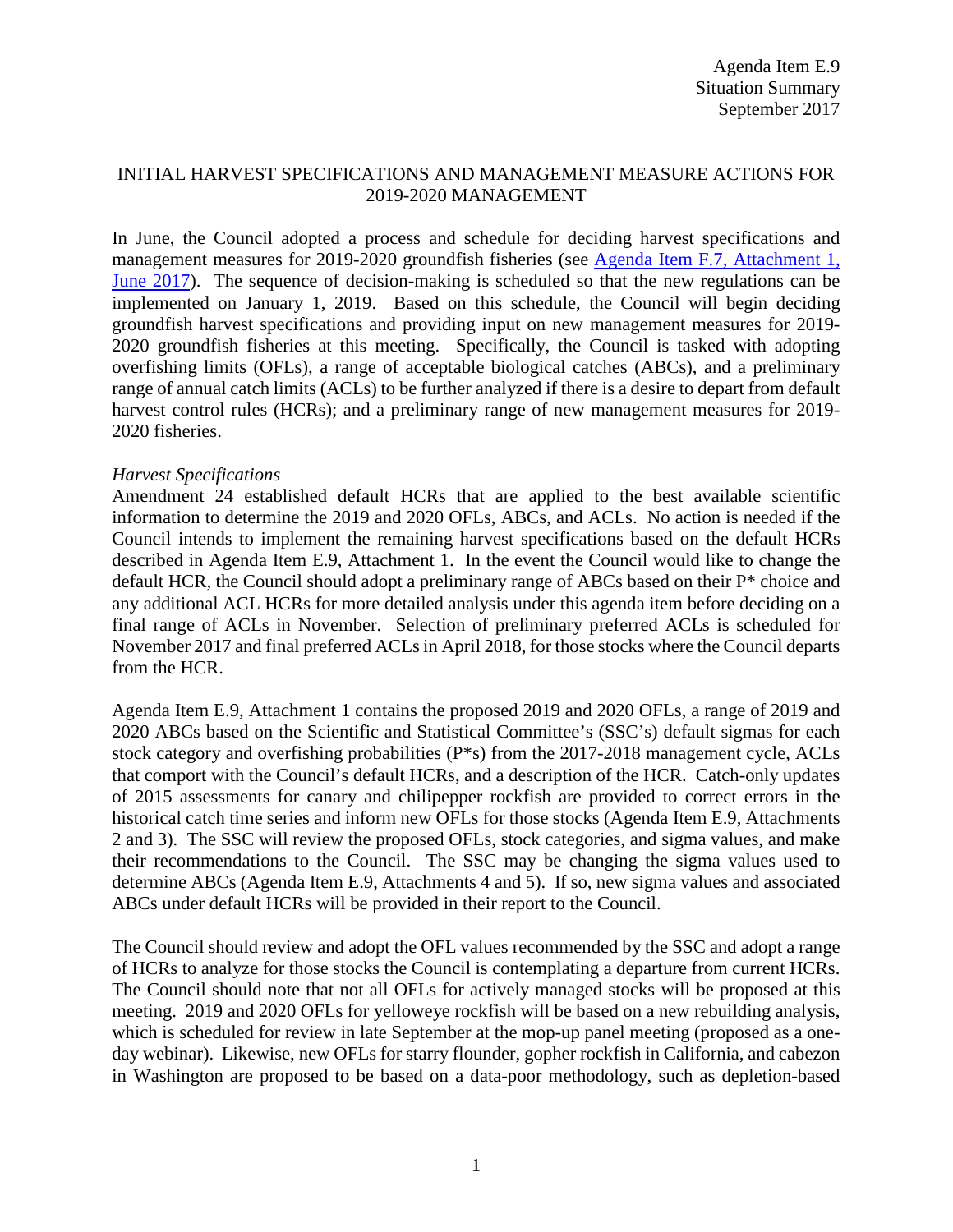stock reduction analysis, which will be reviewed at the mop-up panel. Those new OFLs will be scheduled for Council adoption in November.

### *Preliminary Range of New Management Measures*

Under Agenda Item E.9, the Council is also scheduled to provide initial fishery management guidance, including adopting a preliminary range of new management measures necessary to keep catch within or attain a specification, or to address habitat or protected resources concerns for analysis. New measures are those where the impacts have not been previously analyzed and/or have not been previously implemented in regulation. Adopting a preliminary range of new management measures at this meeting will allow the Groundfish Management Team, in coordination with the National Marine Fisheries Service, to assess the analytical requirements and anticipated workload at their October meeting. At the November 2017 meeting, initial considerations and preliminary analysis for new management measures will be brought forward which will allow the Council to further refine the range of new management measures for more detailed analysis. At the November 2017 meeting, the Council is also scheduled to provide guidance on adjustments to routine measures, including two-year allocations, to be analyzed over winter. Selection of the preliminary preferred management measures is scheduled to occur at the April 2018 Council meeting and final action is scheduled for June 2018.

In September 2016, the Council took action to change the at-sea whiting sector allocations of darkblotched rockfish and Pacific ocean perch (POP) to set-asides, while maintaining the allocation formulas in the Fishery Management Plan (FMP) for these two stocks to determine the set-aside amounts (see Agenda Item E.7, Attachment 4). The Council may wish to consider preserving the Council intent of managing darkblotched rockfish and POP impacts in the at-sea whiting fishery using set-asides but amending the FMP to remove the allocation formulas. Setasides for darkblotched and POP would then be established biennially based on best available information, as is done for all other stocks managed with set-asides from the trawl allocation.

In April 2017, the Council's Groundfish Endangered Species Act (ESA) Workgroup (ESWG) provided updated estimates of the incidental take of ESA-listed non-salmonid species. The ESWG did not recommend any particular management measures be developed in the 2019-2020 harvest specifications and management measures process. However, the ESWG recommended the Council receive a presentation on the new U.S. Fish and Wildlife Service seabird biological opinion. The Council also noted the potential to allow development of additional seabird mitigation measures, as appropriate, through the 2019-2020 harvest specifications and management measures process. Additionally, the Council recommended developing and considering a range of management measures to address the bycatch of Chinook salmon in groundfish fisheries (see page 21 of the [Council Meeting Record, April 2017\)](http://www.pcouncil.org/wp-content/uploads/2017/07/April_2017_Final_Council_Meeting_Record_WITH_VOTING_LOG.pdf). The seabird and salmon consultation presentations are a candidate agenda item for the November 2017 Council meeting (Agenda Item H.5, Attachment 2).

Furthermore, several new management measures have been identified for Council consideration during the trawl catch share review. Follow on action that have been identified as potential candidates for inclusion in the 2019-2010 harvest specifications and management measures can be found in Table 8 of Agenda Item E.7, Attachment 3.

The Council should carefully consider the list of potential new management measures and available resources when deciding which issues are the highest priorities for more detailed analyses. Establishing a manageable range of alternatives for analysis will increase the likelihood